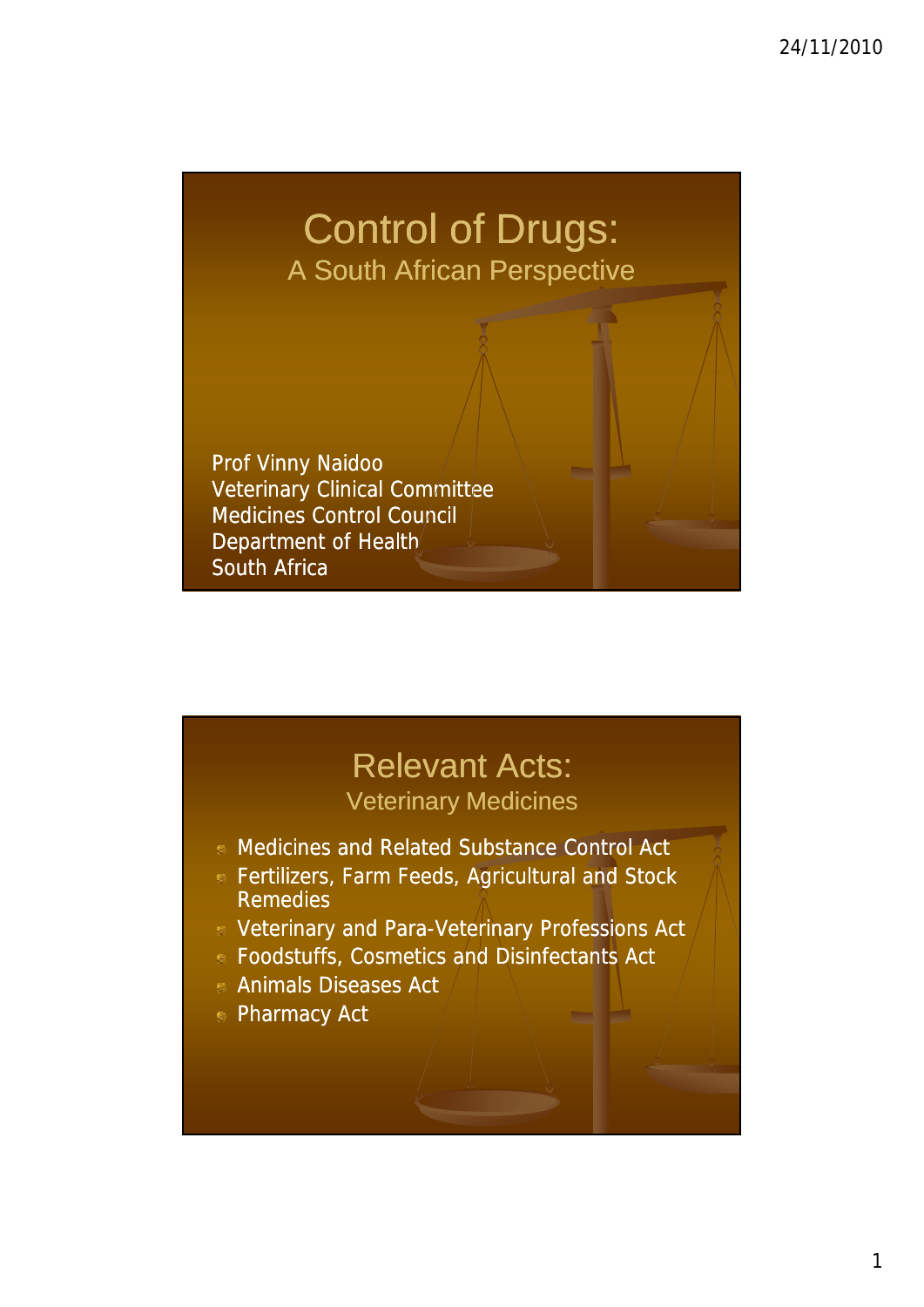## **Definitions**

A veterinary medicine/stock remedy means any substance or mixture of substances intended for use or used in animals and is used for:

- treatment, diagnosis, prevention or cure of any disease, infection or other unhealthy condition, or
- for the maintenance or improvement of health, growth, production or working capacity,
- or for curing, correcting or modifying and somatic or organic function,
- or for correcting of modifying behaviour."

### Two Levels of Control

#### Stock Remedies

- Vet over the counter **Vet over the counter**
- Can be purchased from open shop
- **Diseases easily** diagnosable
- Veterinary Medicines
	- medication
	- Not freely available
		- Registered veterinariams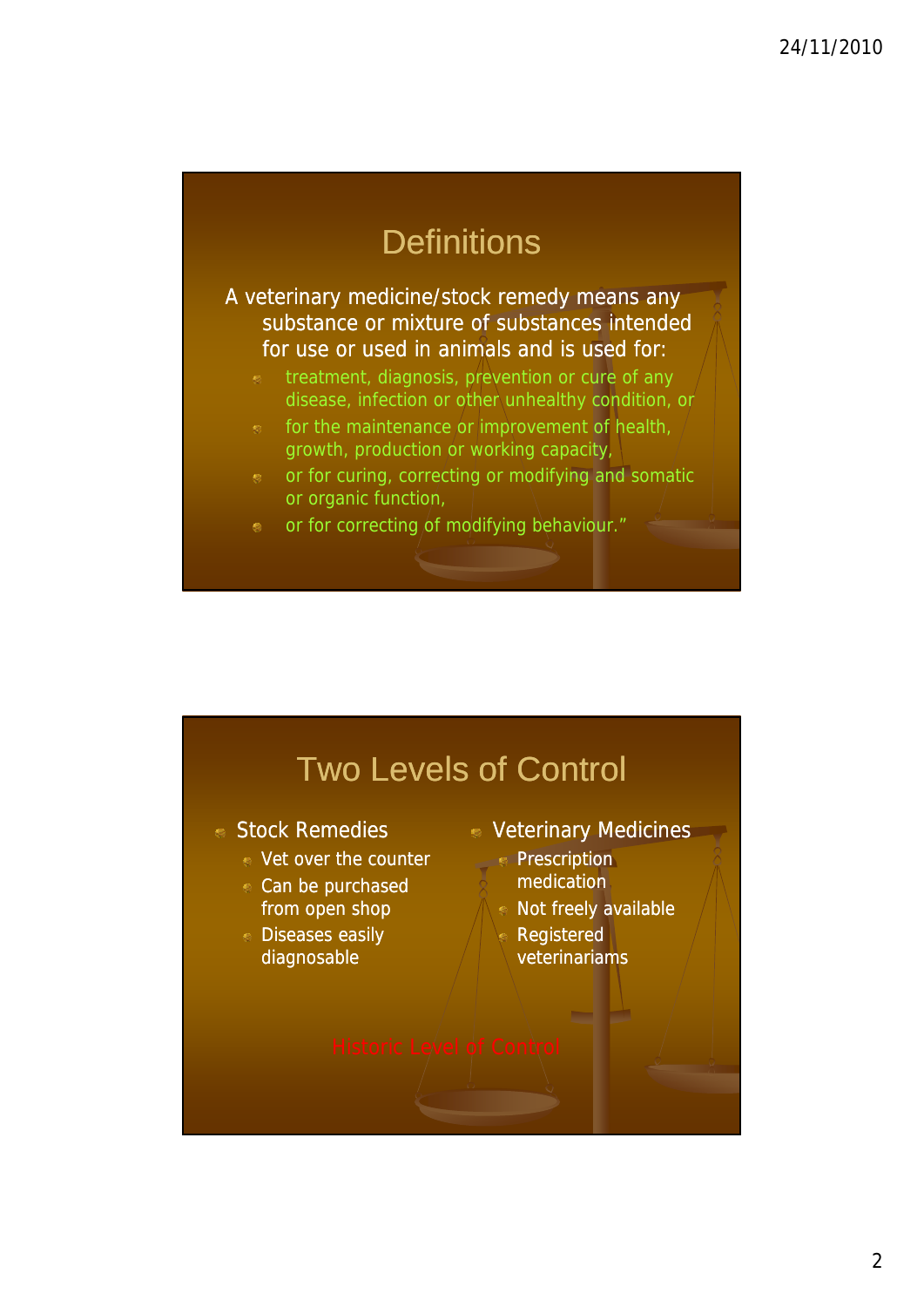

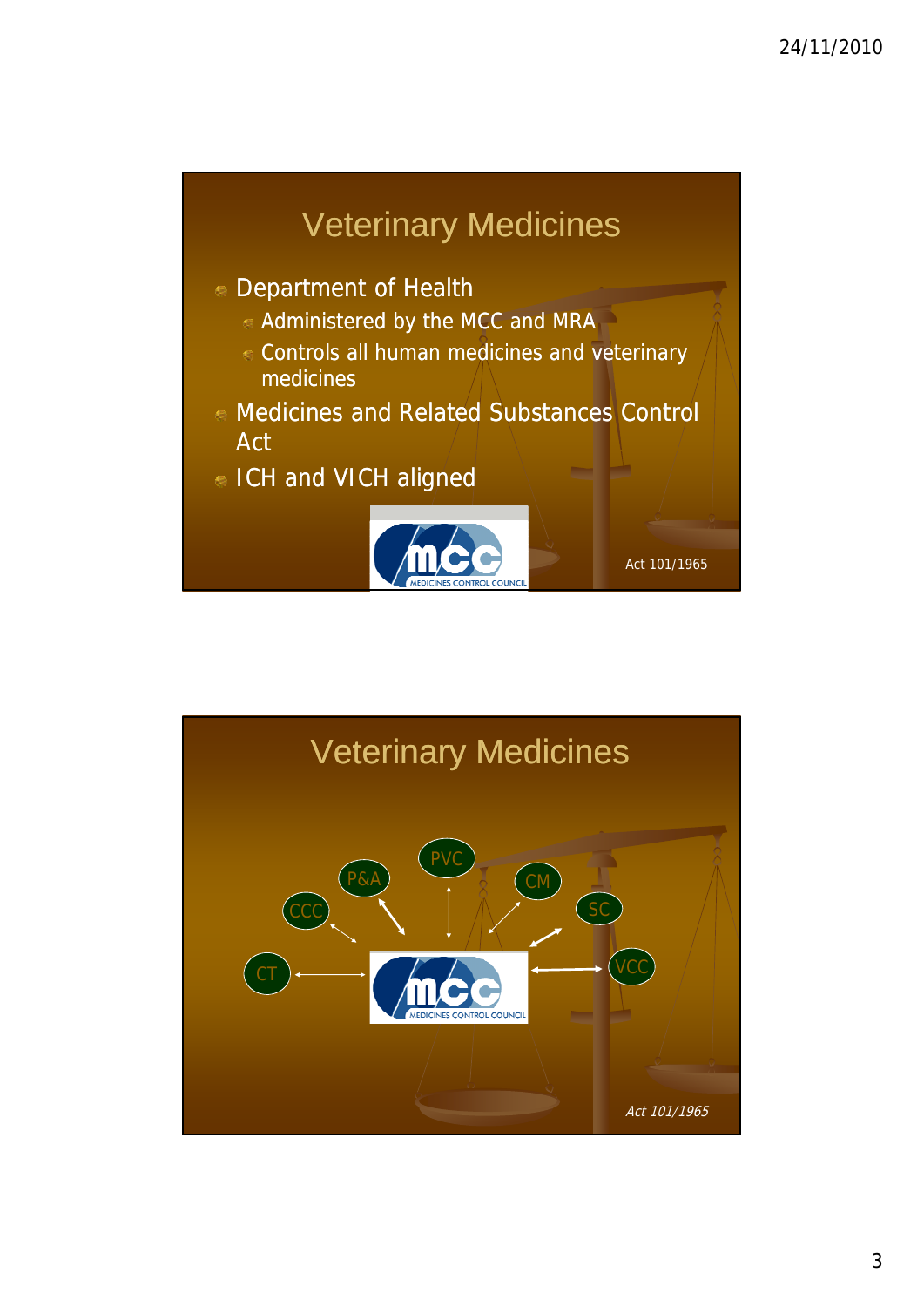## Act 101/65: Schedules

Schedule 0: OTC

Schedule 1: Pharmacy medicines

- Schedule 2: Pharmacy prescription medicine
- Schedule 3: Repeated medicines
- Schedule 4: Main group
- Schedule 5: Dependence producing
- Schedule 6: Dangerous dependence
- Schedule 7: Undesirable
- Schedule 8: Limited use

# Medicines and related substances control Act

Act 101/1965

- 1. Registration
	- Quality, Safety and Efficacy
- 2. Persons entitled to sell drugs
	- Medical, Veterinary, Pharmacy
- 3. Processes in compounding, dispensing and sale of drugs
- 4. Control price of medicines
- 5. Storage & Destruction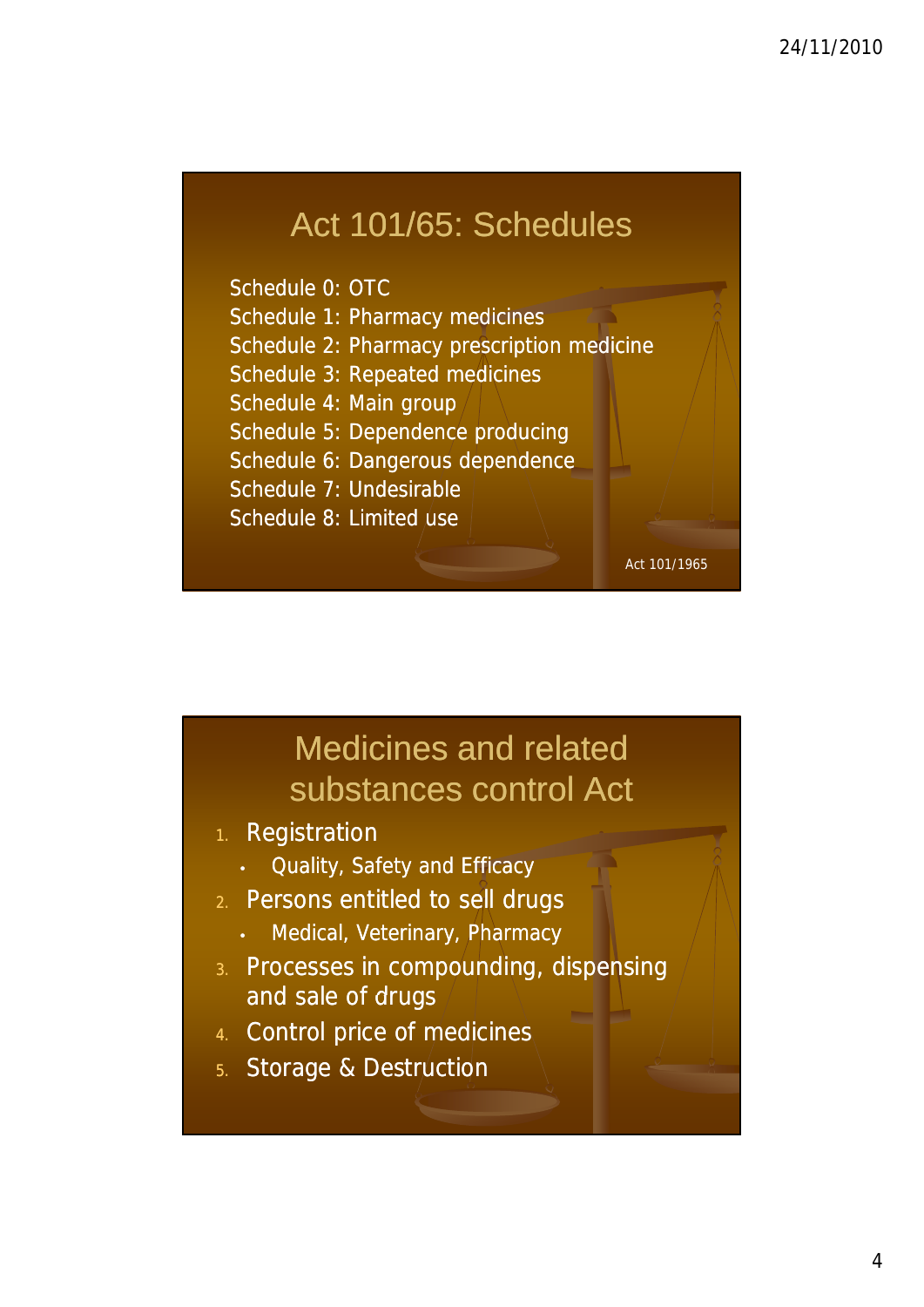



5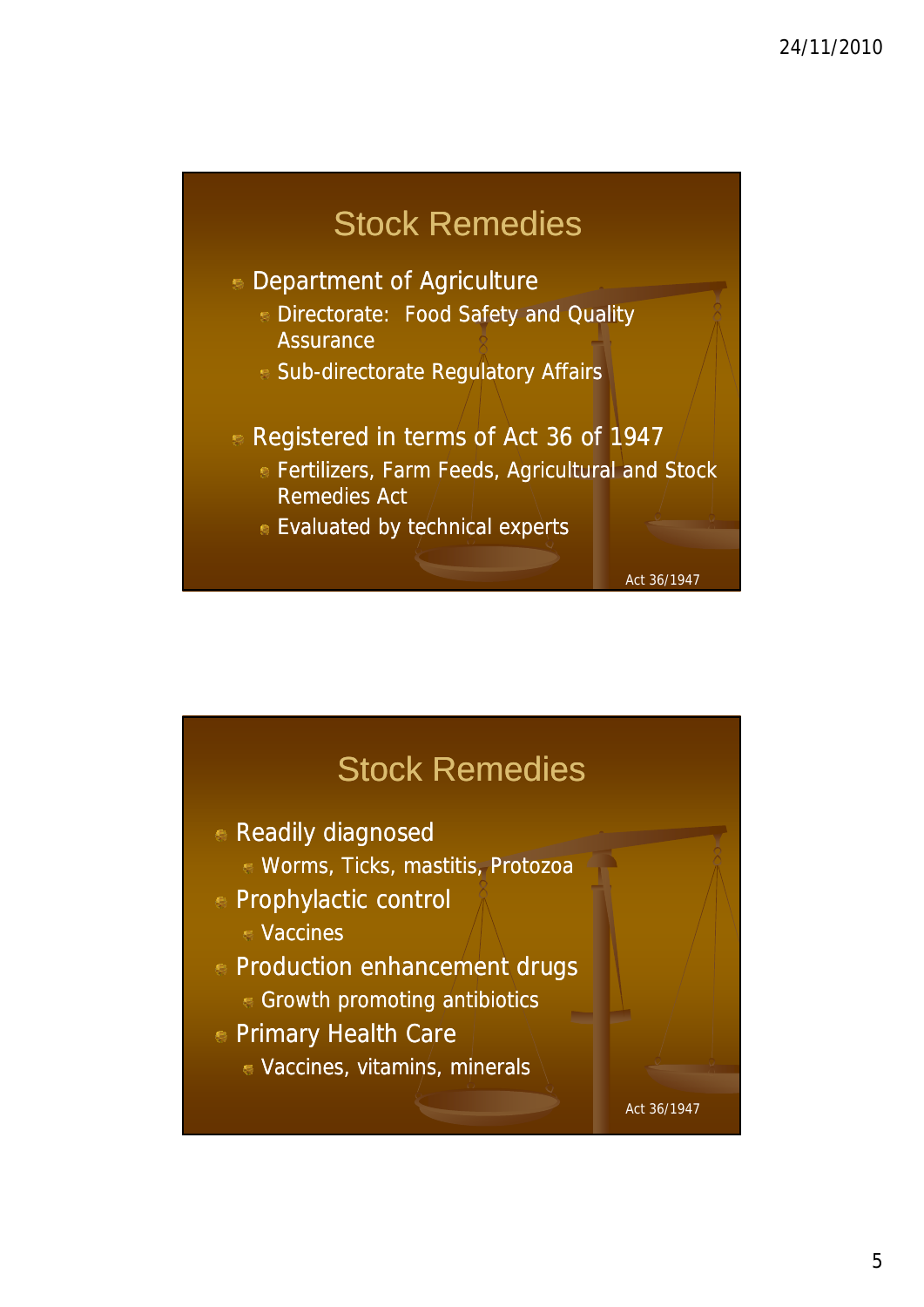# Veterinary and Paraveterinary Professions Act

- Controlled by the SAVC
	- Act 19 of 1982
- Governs the profession of vets and paravets
	- Sets us rules and regulations

# **Veterinarians**

- **Prevents vets from acting as pharmacists** 
	- **Can only dispense for own practice**
- **Can use drugs extralabel**
- Restriction on the use of compounded remedies
- **Ensures public health is given priority** 
	- Follow withdrawal periods
	- Alternatively set new withdrawal periods

Act 19/1982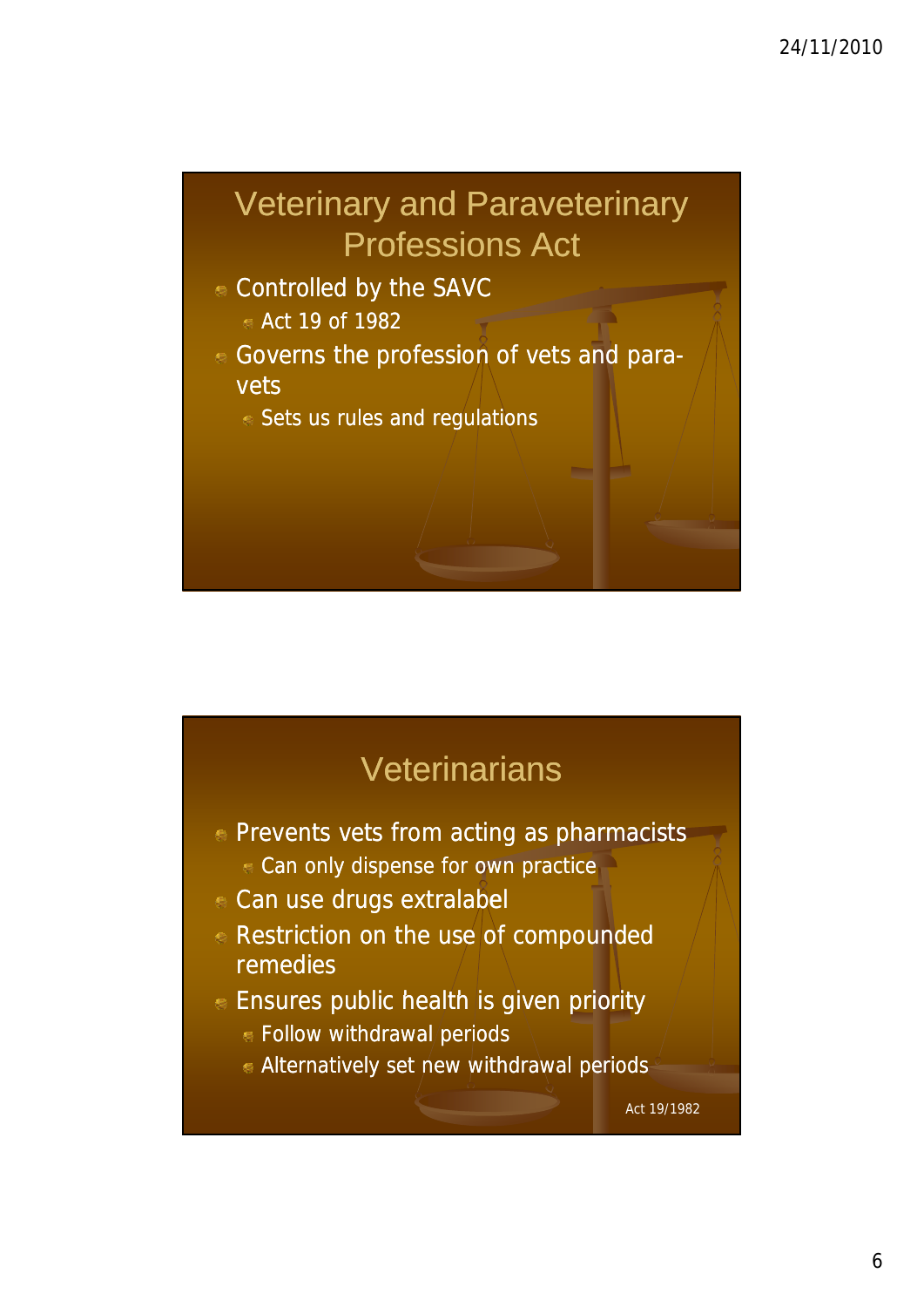

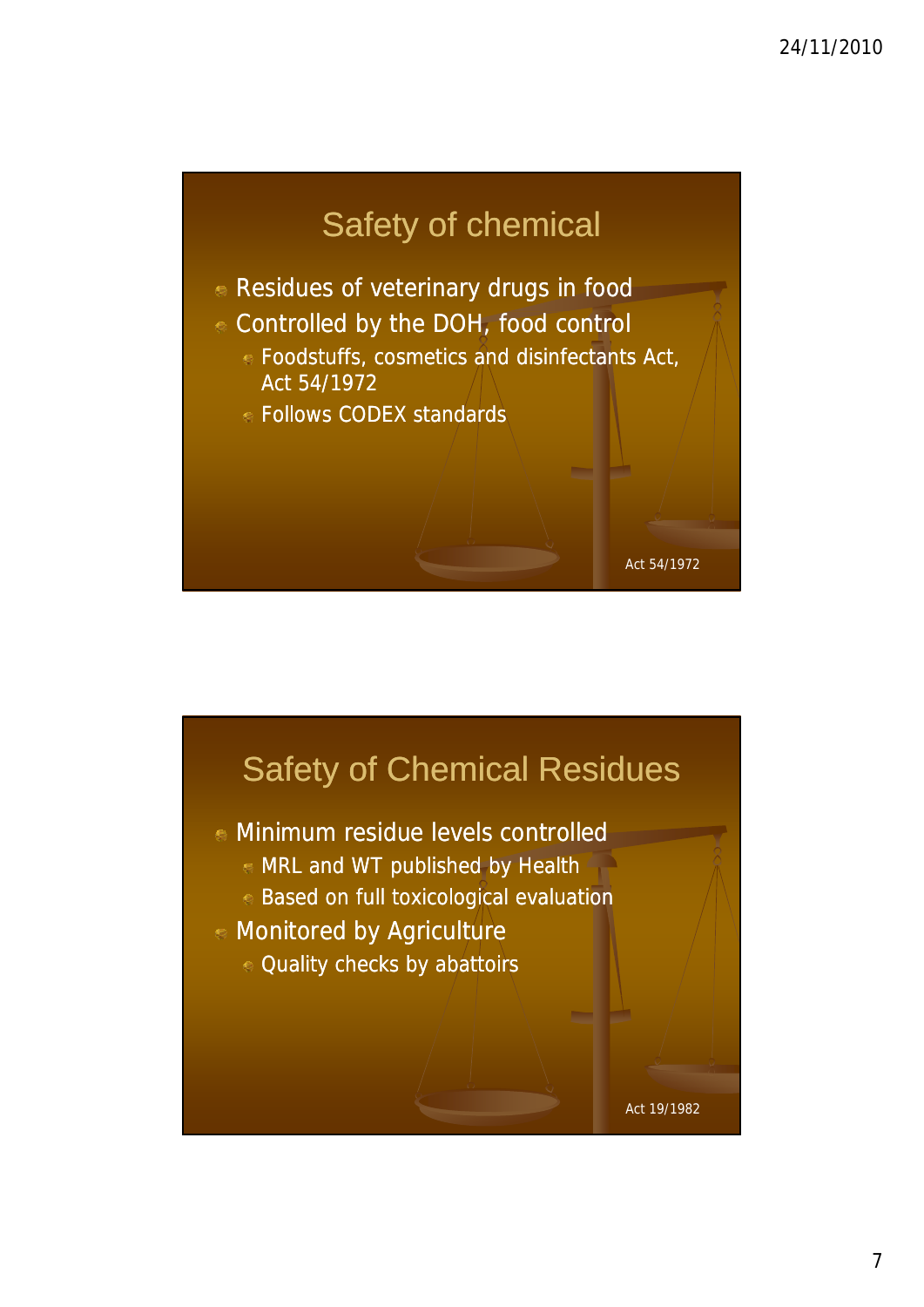